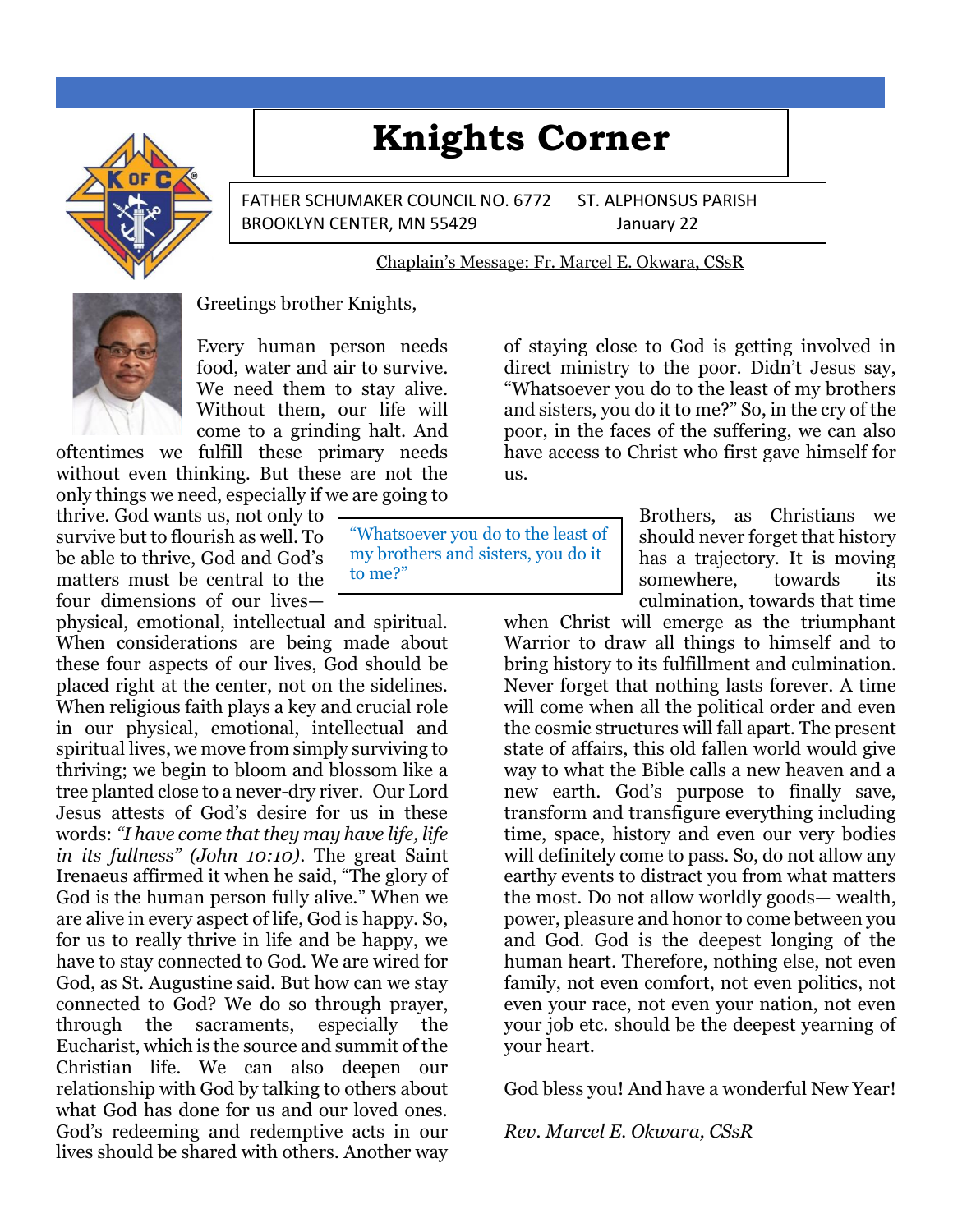## **Welcome to our new 2021 Council#6772 Members**

- Didier Attipou Ayodele Bellow Bami Bentho Passo Bentho **Harry Beyan** Clement Danhoui Father Quy Duong CSsR Leon Gerring Ray Gillis Orlando Jones Gaspard Kamara Prince Montgomery Anthony Palomino **Robert Porte** Royce Thomas CSsR
- 
- 

#### **1 st Year FREE Knights of Columbus Membership**

New members can join the Knights of Columbus for FREE until June 30, 2022! To join the Knights of Columbus, a man must be practicing Catholic gentleman at least 18 years of age. Signup on line by going to [www.kofc.org/joinus](http://www.kofc.org/joinus) -- use the promo code McGivney2020 and enter council# 6772 in required box. If questions, please contact a council officer.

**Matching Dollars Fundraiser Thank You** – a BIG Thank You to all Brother Knights that made a donation to the council's "MATCHING DOLLARS FUNDRAISER" this past fall. Together with your donations plus the matching dollars pledged, the council raised a total of \$ 12,535.00 for charities. Thank you, again!



**Council Breakfast – Super Bowl Sunday February 2/13/2022** Our next breakfast is scheduled for Sunday February 13 from 8:30AM – 12:00PM. Menu to be pancakes, eggs and sausage along with orange juice, coffee. This is a free will offering breakfast with take-out trays for \$ 5.00/tray.

#### Membership Meeting, 7:00PM Planning Meeting, 7:00PM 1st Thursday of the Month 3rd Thursday of the Month

To learn more about the Knights of Columbus: Supreme website: KOFC.org Minnesota website: MNknights.org Council website: http://www.kofc6772.org